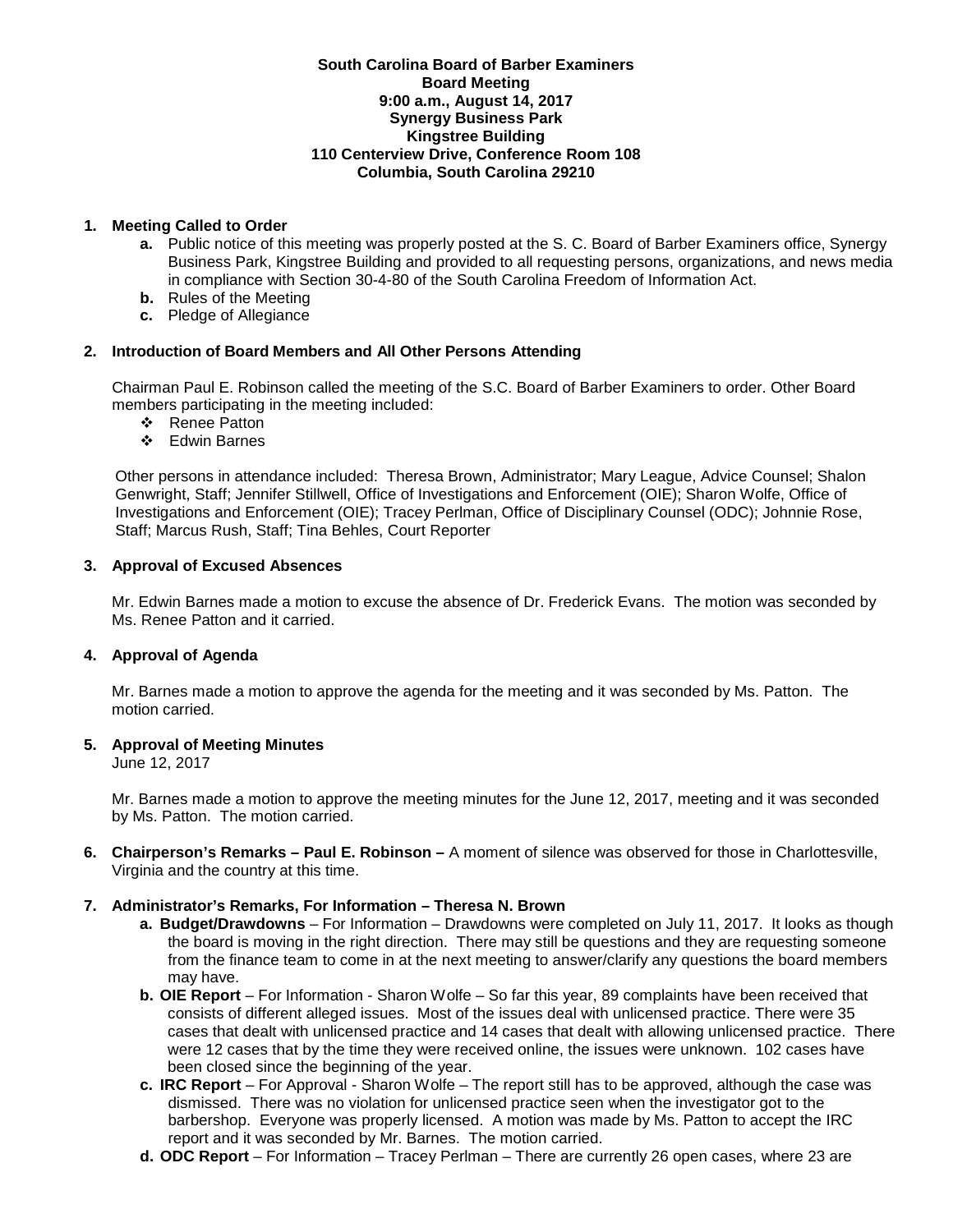pending action, and 3 are pending hearings at this meeting. Since June 12, 2017, 17 cases have been closed. The vast majority of the cases are still for late reports of student hours. Second and third reports are coming in late by the same instructors as well. The timeframe that they are late has diminished as the process has changed. This is in reference to hearing the cases sooner. On two occasions, information was sent out to licensees in reference to late student reports. For the most part, the instructors know that they are late and sign the consent agreement.

**e. Inspection Report** – For Information – Eric Thompson – Ms. Jennifer Stillwell went over the inspection report in Mr. Thompson's absence. In June, there were 129 attempted barbershop inspections with 114 barbershops physically being inspected. In July, there were 168 attempted barbershop inspections with 148 barbershops physically being inspected. Since the beginning of the year, 918 inspections were attempted, with 791 barbershops being physically inspected. The barbershops are doing better as far as cleanliness.

### **8. Old Business**

There was no old business.

### **9. New Business**

#### **a. Executive Session**

**i.** Legal Advice Regarding Section 40-7-285 (S.C. Code of Laws)

A motion was made by Mr. Barnes to go into an executive session for legal advice regarding section 40-7-285 in the Code of Laws. The motion was seconded by Ms. Patton and it carried. Ms. Theresa Brown was requested to be a part of the executive session.

Mr. Barnes made a motion to come out of the executive session and it was seconded by Ms. Patton. The motion carried.

There were no motions made or votes taken during the executive session.

Ms. Patton made a motion to establish a task force to review the barber statutes for updating and it was seconded by Mr. Barnes. The motion carried.

The statute refers to cosmetologist professionals working in a barbershop. The scopes of practice for each credential needs to be adhered to. The barber statutes are clear, whereas the cosmetology statutes are not clear in terms of addressing barbers being able to work in a licensed salon.

# **b. Consideration of a Third Student Permit**

**i.** Derek Behlke

Per Ms. Brown, the situation has already been resolved.

#### **c. Applications with Issues**

**i.** Kenneth Pressley

Mr. Pressley was present and seeking approval to gain licensure as a Barber Instructor.

A motion was made by Ms. Patton to go into a closed session in order to be in compliance with state and federal laws. The motion was seconded by Mr. Barnes and it carried.

Ms. Patton made a motion to go into an executive session for legal advice regarding this matter. The motion was seconded by Mr. Barnes and it carried.

Mr. Barnes made a motion to come out of the executive session and it was seconded by Ms. Patton. The motion carried.

There were no motions made or votes taken during the executive session. Ms. Patton made a motion to grant Mr. Kenneth Pressley the ability to gain his Barber Instructor license with conditions. The motion was seconded by Chairperson Robinson and it carried.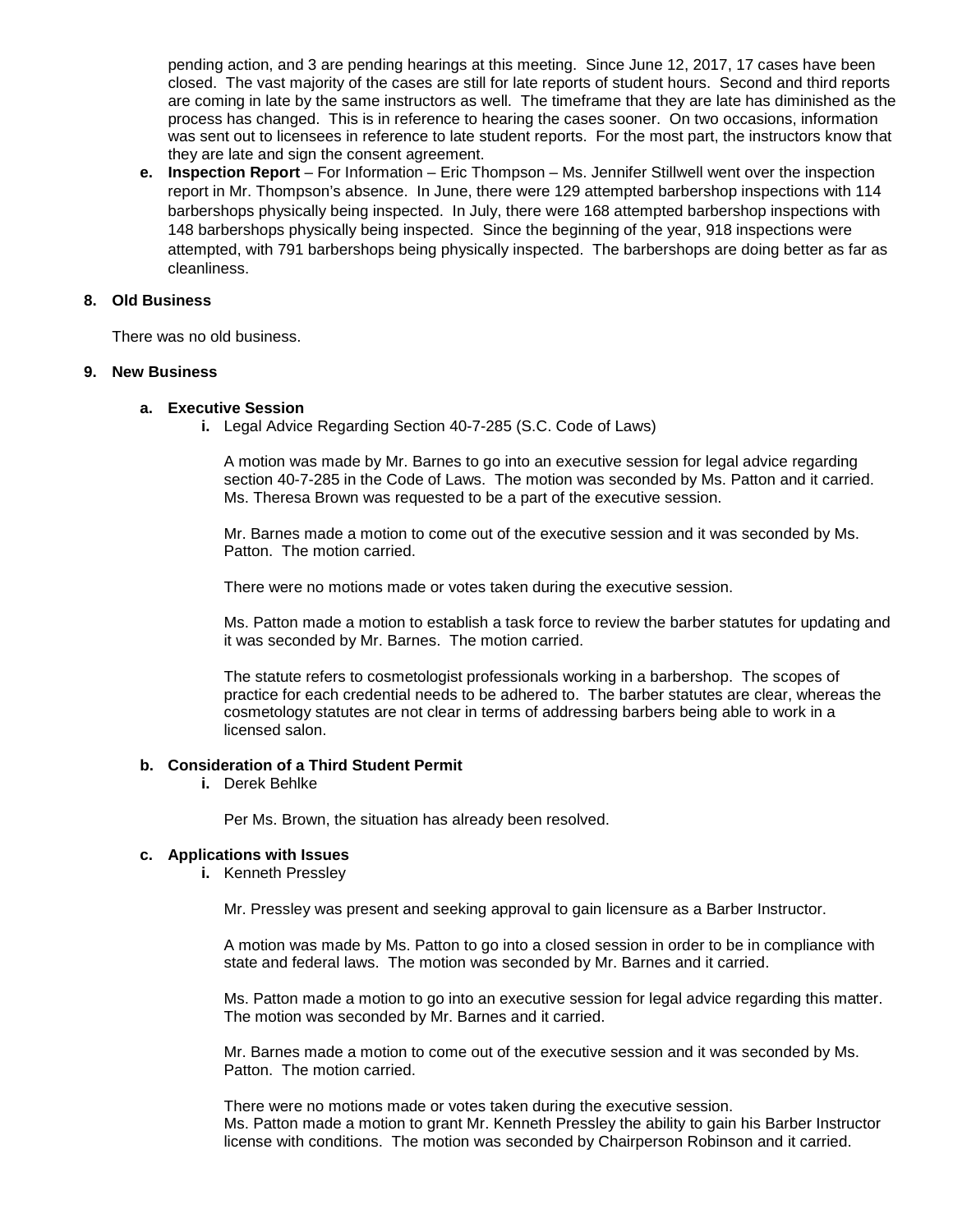A motion was made by Ms. Patton to come out of the closed session and it was seconded by Mr. Barnes. The motion carried.

**ii.** Anor Burnside, Jr.

Mr. Burnside is seeking approval to gain licensure as a Registered Barber Apprentice with a criminal background report. He is asking for a second chance as he was a young man then and made a mistake. He has spent eight years in the federal prison and would like a chance to steer the youth in the right direction. There is a barbershop in Mauldin that he would be working at. He completed his barber schooling at Fayetteville Technical College. He has been out of prison for almost three years and has not been in any trouble since he has been home and has walked a straight and narrow path by working and attending barber school. Mr. Burnside is currently on probation for five years that began when his sentence ended. He has successfully completed the theory examination in May. A recommendation letter from his instructor was given to the board members to read.

A motion was made by Ms. Patton to grant Mr. Anor Burnside, Jr., his Registered Barber Apprentice license with conditions. The motion was seconded by Chairperson Robinson and it carried.

### **d. Request for Student Permit**

**i.** Ronnie Simmons

Mr. Simmons is seeking permission for a student permit in order to receive refresher training to successfully complete the Registered Barber examination. His Barber Instructor, Mr. Isreal Jenkins, was also present and served as a witness. Mr. Simmons has obtained all of his barber hours and barbering is something that he likes to do. He loves cutting kids' hair, along with giving them positive vibes. The kids love when he cuts their hair as well. He would rather have the refresher training in the barbershop, instead of on his own. All of the barber hours were obtained under Mr. Jenkins. The last student permit received was in 2004 and requirements have changed since then. Mr. Jenkins currently has no other OJT students and he has not attended any training on test updates. Mr. Jenkins states that it is possible that students sometimes go blank during testing and attested that Mr. Simmons is a good, young man and student. The kids love him and his personality. He is the best student that Mr. Jenkins has ever trained and he takes him as his own son. Mr. Jenkins is looking to retire soon and will need someone to take over his business.

Ms. Brown stated that there is no account that money was accepted for a permit. Ms. League stated that the statute gives latitude for additional training permits and that we cannot say how many permits he has officially been given.

Mr. Simmons stated that he was scheduled to take the examination four months ago, but was late, so he was not able to take the examination.

Mr. Barnes wants them to understand that the test has changed and that it is not the same as it was from five (5) years ago. He was adamant about Mr. Jenkins needing to learn the new information as well. Neither party knows anything about thermal curling, which is seen on the examination now.

A motion was given by Ms. Patton to grant Mr. Ronnie Simmons with a student permit, with the intention for this to be his last student permit. The motion was seconded by Chairperson Robinson and it carried.

A brief break was then given.

### **e. Regulatory Review Pursuant to Executive Order 2017-09**

Upon taking office, one of Governor McMaster's first acts was to issue an executive order asking all cabinet agencies to take a look at their regulations and analyze them from the viewpoint of furthering a business friendly environment in South Carolina. Each board within LLR is being asked to look at their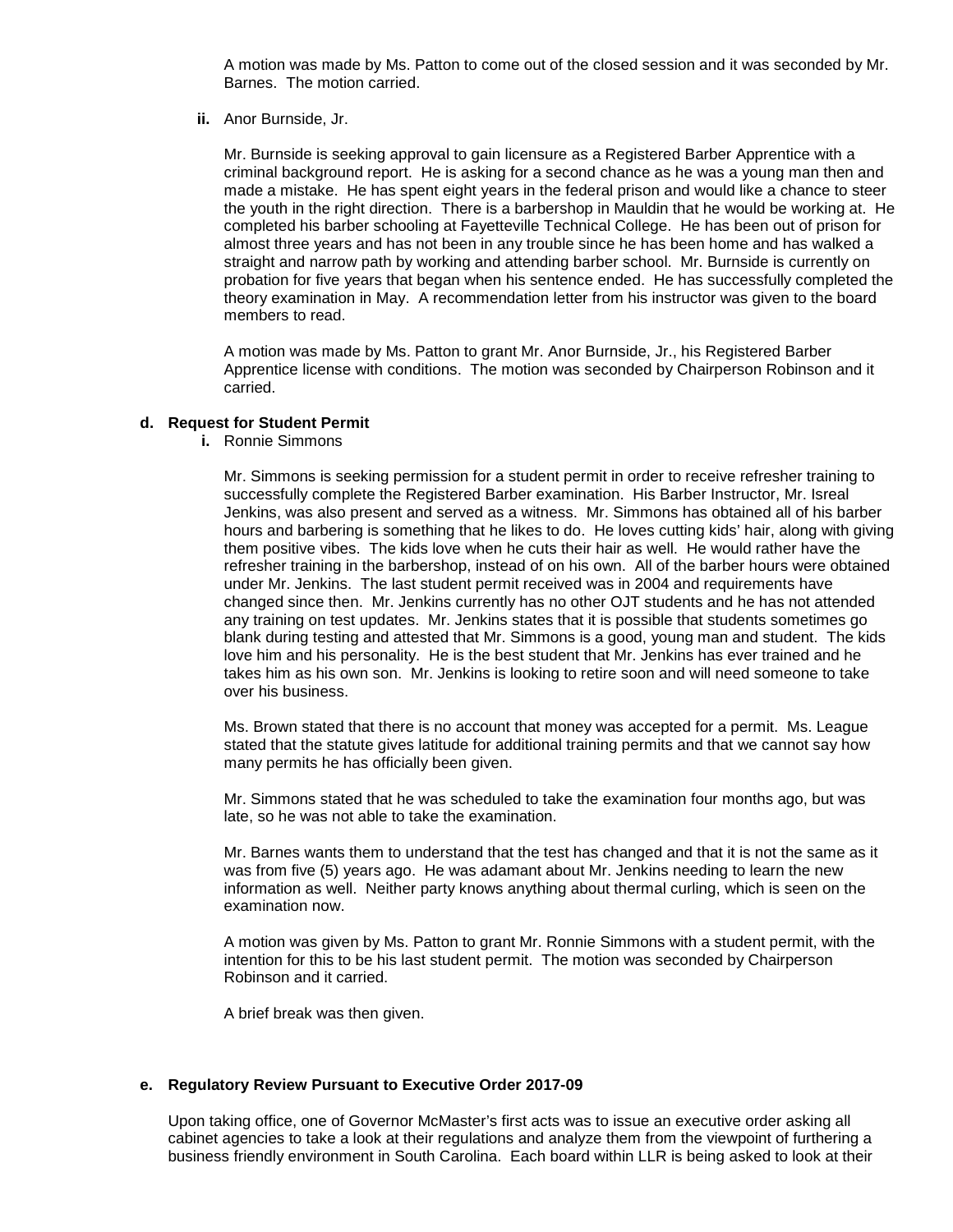regulations to identify and categorize them. No changes are needed at this time.

The board considered regulations pursuant to the executive order and prepared a report to be forwarded to the governor.

A motion was made by Ms. Patton for Chairperson Robinson to sign the report on behalf of the board with the information as just reported. The motion was seconded by Mr. Barnes and it carried.

### **10. Hearings – Tracey Perlman**

**i.** 2016-99

This case was in the matter of Mr. John Catchings who was not present. The notice was mailed to him via regular and certified mail. The certified mail was returned as unclaimed with the Post Office giving a different address than what the agency has on file. The notice will be resent to Mr. Catchings for rescheduling.

#### **ii.** 2016-116

This case was in the matter of Mr. Hammett Lemmon. He admitted that the monthly student report was late as the September 2016 report was not received until November 2016. He sent a letter in response to the formal complaint as he wanted to discuss the fine and the circumstances surrounding the late report. Mr. Lemmon has been trying to learn how to e-mail the reports and regrets that this has happened. He has been working for 28 years and never had any infractions and does not want this on his record or to pay the fine. On inspections, he has never received less than a 95. He was unaware that it could be placed in the mail, as he mostly faxed his hours before. Hours can no longer be faxed.

A motion was made by Ms. Patton to go into an executive session for legal advice on this case and it was seconded by Mr. Barnes. The motion carried.

Mr. Barnes made a motion to come out of the executive session. The motion was seconded by Ms. Patton and it carried.

There were no motions made or votes taken during the executive session.

Ms. Patton made a motion that the state proved its case and that Mr. Lemmon will be fined \$100 to be paid within 30 days with no public reprimand. This is in reference to his instructor license. The motion was seconded by Mr. Barnes and it carried.

The mitigating circumstances were the miscommunication on how to get the hours sent in. They may be e-mailed and sent by postal mail.

**iii.** 2017-3

This case was in the matter of Mr. Eric Bracey and late monthly student reports. This is his second violation. The late reports are from October 2016. Mr. Bracey asked that leniency is shown. Ms. Perlman spoke to Mr. Bracey at length in reference to the case. He is new to the instruction industry and this was his first student. He takes complete fault for the violation, but after the first violation, he did not have a chance to correct anything. The student was sending the hours in. Mr. Bracey's OJT instructor did the same thing with him. He is aware that they may be mailed as well and will now personally deliver them. Ms. Perlman stated that no hearing had been done on the first violation when the second violation came in.

Ms. Patton made a motion that the state proved its case and Mr. Bracey will be fined \$250 to be paid within 90 days. This fine will be seen on his instructor license. The motion was seconded by Mr. Barnes and it carried.

# **11. Discussion**

There was no discussion.